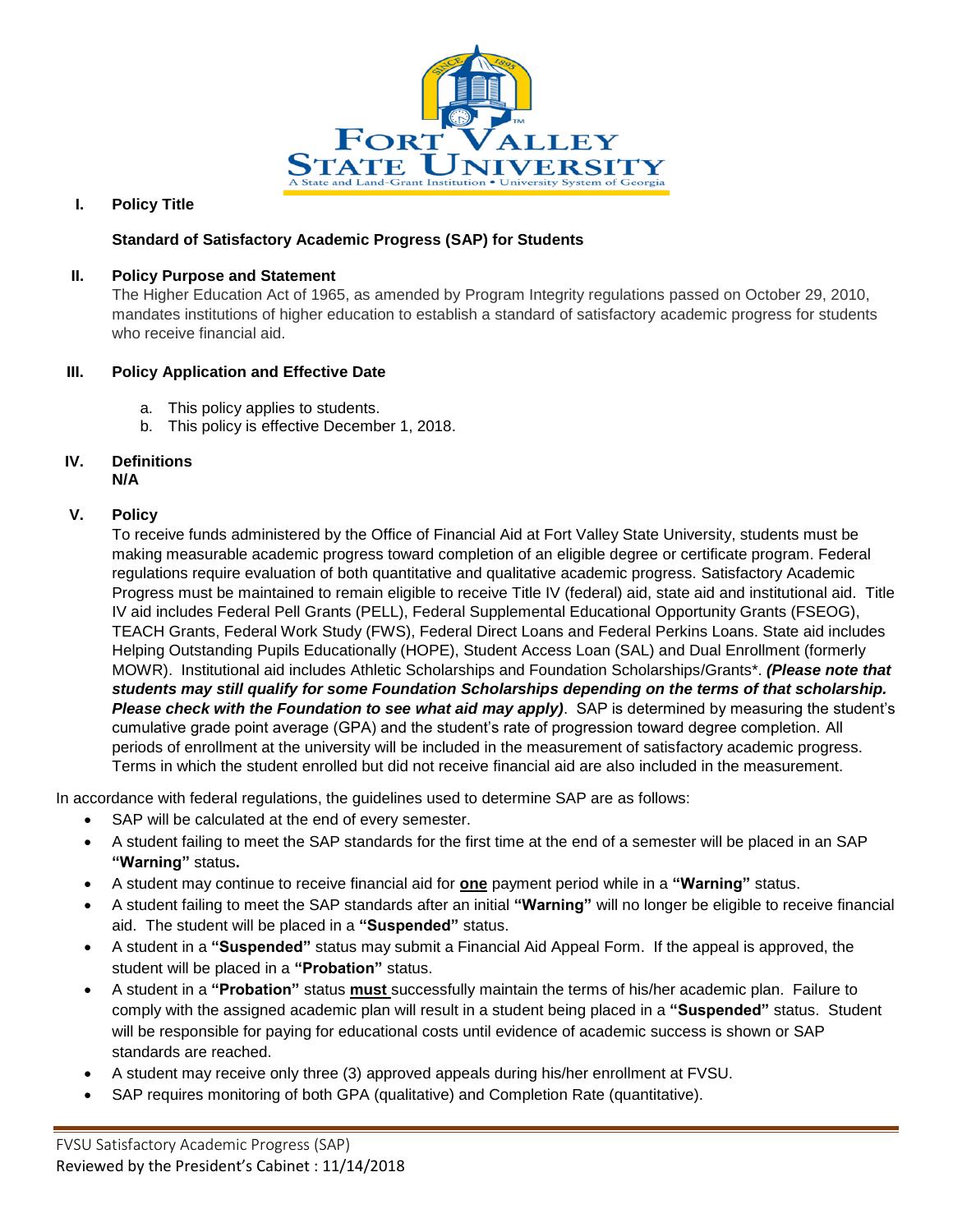#### **Satisfactory Academic Progress (SAP) requirements are contained in three sections of the regulations:**

1. **Qualitative Grade Point Average (GPA) (Cumulative):** Students must maintain a cumulative GPA list for credit level. The GPA is computed by the Registrar's office on a scale of 4.0. The GPA is cumulative (includes entire Academic history). Graduate students must maintain a 3.0 GPA throughout their enrollment at FVSU.

| Undergraduate Credit Level Minimum Required |                    |
|---------------------------------------------|--------------------|
| (Hours Attempted)                           | <b>Overall GPA</b> |
| $0 - 29$                                    | 1.70               |
| $30 - 59$                                   | 1.90               |
| 60-89                                       | 2.00               |
| 90 and above                                | 2.00               |

- 2. **Quantitative Hours Completed (Completion Rate) (Cumulative):** The financial aid recipient must have passed at least 67% of all hours attempted (including learning support attempted hours and all attempts for courses repeated). Grades of A, B, C, or any derivative of these letters are "satisfactory" for financial aid purposes. Courses with grades of F, WF, W, U, I, IP/CP and NR are included in attempted credit hours but are not included in earned credit hour, courses with grades of I, IP/CP, and NR count as hours pursued, but do not count as hours earned until the course is satisfactorily completed according to the provisions in the university catalog). Courses with grades of "S" would be included as hours attempted and earned but would not have a value in the qualitative calculation. Graduate and professional students must have a 3.0 overall GPA at the conclusion of each term, with the exception of those students enrolled in programs which have the minimum required cumulative GPA lower or higher than 3.0. The completion rate is calculated by dividing the cumulative number of credit hours the student has successfully completed by the cumulative number of credit hours the student has attempted. This calculation is performed in Banner after final grades are posted by the Registrar at the end of the semester.
- 3. **Maximum Time Frame for Degree Completion:** The purpose of the Federal Title IV financial aid programs is to assist students in meeting their educational expenses while they progress toward timely completion of their educational objectives. For that reason, federal regulations require that students must complete their educational objective within a maximum time frame of one and one-half (150 percent) times the length of the program in which they are enrolled before a student is no longer eligible/ineligible for aid. Program length is measured in credit hours and is determined by the number of credit hours required for completion of the program. For example, if a student is enrolled in a degree program that takes 120 semester hours to complete, that student *may receive financial aid (if eligible) for 180 semester hours (12 x 1.5 = 180) before financial aid is revoked.*

Students may appeal a loss of financial aid eligibility due to maximum time frame requirements if extenuating circumstances prevented them from completing their program within the specified time frame.

If a student graduates from one program and re-enrolls in another program, the maximum time frame will be reset. However, all previous credit hours attempted that count toward the new program will be included in the new time frame calculation. A student will still have to submit an appeal.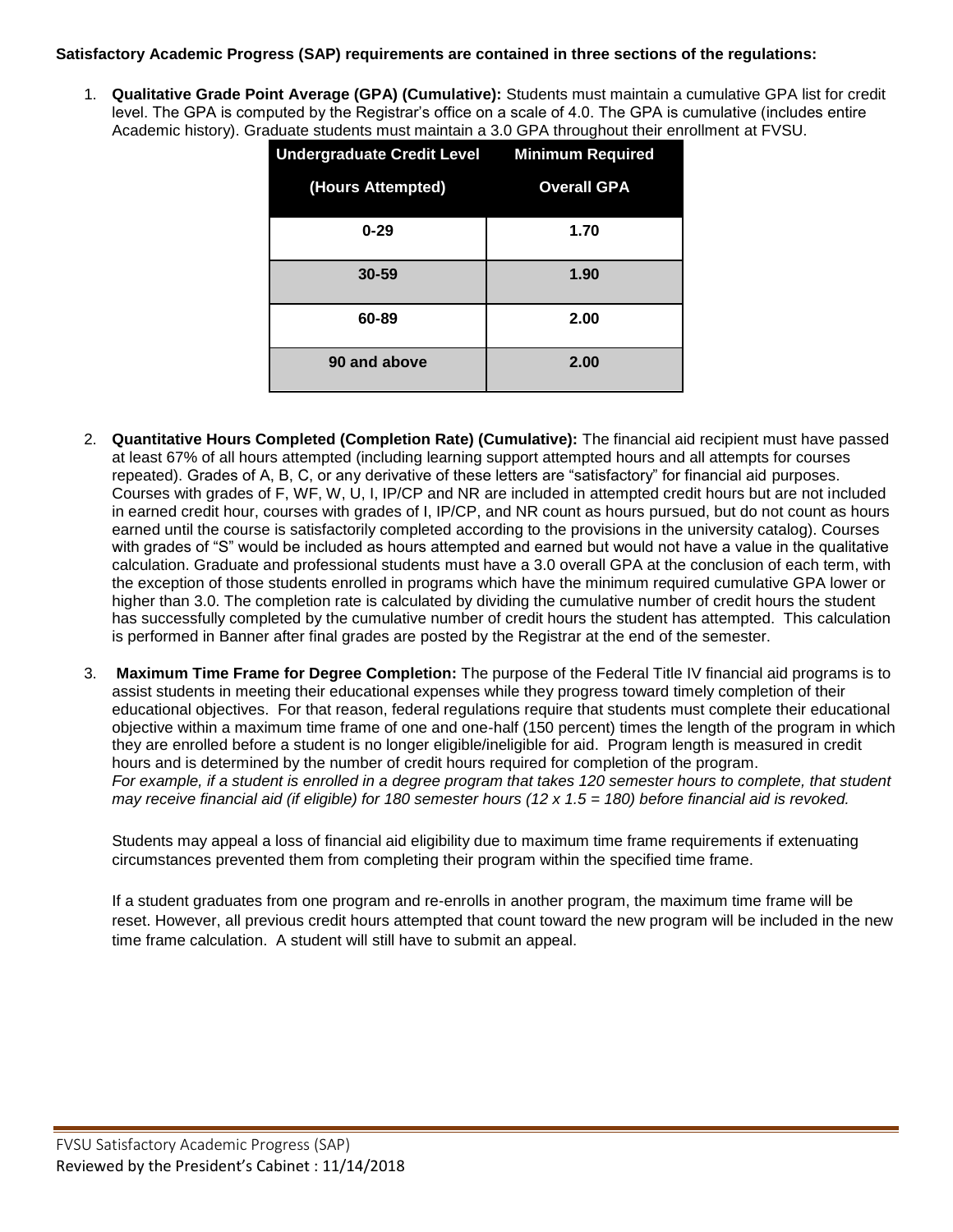## **Financial Aid Warning:**

Students that are not meeting the Qualitative and/or Quantitative standards at the end of a term are automatically given one (1) Warning semester. During this Warning semester, students are allowed to receive federal and state aid payment. Students must be fully in compliance with all components by the end of the Warning semester to regain eligibility and receive funds for future semesters. Only one (1) Warning semester is allowed for a student's entire degree program at FVSU. Further, the Warning semester allowance is not applicable to the Max Time Frame standard. In order to comply with the federal regulations governing SAP, Fort Valley State University has established, published, and will apply the following standards to ensure students are satisfactorily progressing toward degree completion.

A student failing to meet the SAP standards after an initial **"Warning"** will no longer be eligible to receive financial aid. The student will be placed in a **"Suspension"** status.

If a student is granted Academic Amnesty/Renewal, all hours are still subject to the overall standards for Satisfactory Academic Progress.

## **Financial Aid Suspension**

Students who fail to meet one or more SAP requirements for at least two consecutive terms of enrollment are placed on financial aid suspension and are not eligible for any form of financial aid. Students have the right to appeal a financial aid suspension if there are extenuating circumstances that have prevented them from meeting the SAP requirements.

## **Max Time Frame Review**

Students who change their major will often run into issues with max time fame. When a student changes their major the system can no longer compute this calculation accurately. A student would need to complete the SAP Max Time Frame Review Form. This review will determine if you have truly exceeded your hours for your current program. If not, your aid will be reinstated contingent upon your evaluation.

#### **Appeal Process**

Financial aid recipients who have failed to meet SAP and who have been placed on Financial Aid Suspension may appeal in writing to the Financial Aid Appeals Committee. Appeals must be written, specifically addressing the extenuating circumstances and must be submitted to the Office of Financial Aid within thirty (30) days of notification of the failure to make satisfactory progress. Appeals will be considered for extenuating circumstances only, which may include, but are not limited to, the death of an immediate family member (guardian, child, spouse, parent (this does not include in-laws)), an injury or illness of the student or their immediate family member, or other special circumstances that are generally outside of the control of the student. Supporting documentation must be provided or the appeal will be automatically denied. Any person found to have intentionally submitted fraudulent documents shall be subject to appropriate disciplinary action and adjudicated under the student conduct policy. Students cannot exceed three (3) appeals during their enrollment at FVSU.

All appeals will be considered on a case by case basis. Students who have appeal decisions pending are notified via the Appeal Form that there is no guarantee a decision will be made before the tuition and fee payment deadline. Students must pay for tuition, fees and other educational expenses until a decision has been made. A student paying for his/her own tuition and fees or sitting out for one or more terms does not automatically reinstate the student's financial aid eligibility. If the Financial Aid Appeals Committee approves a student's appeal and determines that the student should be able to meet SAP requirements by the end of the next term, they may place the student on financial aid probation and reinstate the student's financial aid for one term only. If the Committee determines that it is not possible for the student to meet SAP by the end of the next term, and the Committee approves the student's appeal, the student must follow the Academic Progress Plan to ensure he/she is able to stay on target towards progression. Committee members use appeal documents as well as prior academic history (and appeal history if existent) for a basis on which to make a decision.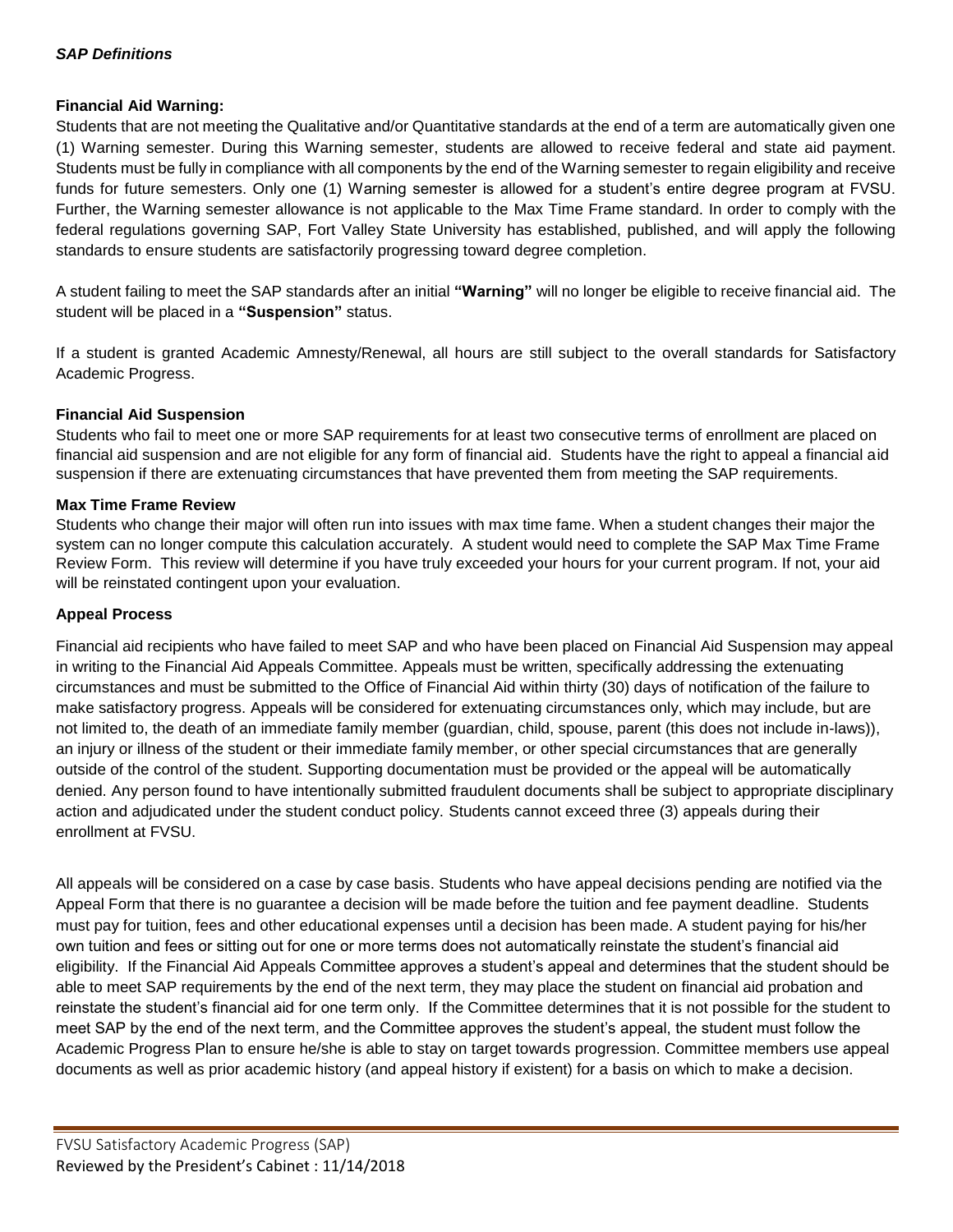If you do not agree with the committee's decision, you can appeal to the Director of Financial Aid *ONLY* if you have new supporting documents or mitigating circumstances you would like to be reviewed.

Committee members review appeals individually and make decisions based on criteria stated on appeal form. These criteria state that appeals should be for non-academic reasons including:

- serious injury, illness, medical or mental health condition involving student or immediate family member (immediate family member is defined as guardian, child, spouse, parent, not in laws.
- death of an immediate family member
- other non-academic circumstances beyond the student's control
- student obtained academic progression after previous denial

The following may be considered acceptable documentation to support reason for appeal:

- statement from physician or health professional reflecting condition, dates of occurrence, treatment & resolution
- copy of death certificate, obituary or statement from physician
- documentation that supports circumstances and resolution

Students appealing Maximum Allowable Time Frame must complete and submit the SAP Appeal Form and Academic Progress Plan form together.

Appeals that are incomplete, fraudulent and/or lack sufficient documentation will automatically be denied.

#### **Financial Aid Probation**

A student that has submitted an appeal and it is approved, financial aid is reinstated changing their SAP status to Probation. During the semester student is on probation, they must maintain a term GPA of 2.5. Withdrawing or not meeting the minimum term GPA requirement during your financial aid appeal approved semester will change your status to Financial Aid Suspension. In order to receive financial aid after the probation period, a student must meet all SAP requirements and/ or meet all requirements of an Academic Progress Plan that has been established for him/ her by the Financial Aid Appeals Committee. Students who are on Financial Aid Probation and fail to meet SAP requirements and/or the requirements of an Academic Progress Plan after one term on probation will result in the student being placed on financial aid suspension. Students who are on Financial Aid Suspension are not eligible for financial aid.

#### **Academic Progress Plan**

The Academic Progress Plan is included with the appeal form and must be completed with the student's academic advisor. The Academic Progress Plan serves as a guideline to assist students in planning out a schedule of coursework that will enable the student to have success in improving their SAP. It should reflect all the coursework required for the current semester and subsequent semesters for the academic year. Once the Academic Progress Plan is received by the Office of Financial Aid and the appeal is approved, the student will be placed in "**Probation**" status. During the probation period, students must satisfactorily complete all hours attempted and maintain a minimum 2.5 term GPA in order to receive future financial aid.

Academic performance of students on Probation is monitored at the end of every term. Students who receive grades of F, I, W, WF, U or IP are in violation of their probation status. If they remain below the standards, they will be placed back in suspension, and their subsequent aid will be canceled.

## **Regaining Eligibility**

Students not making SAP may reestablish eligibility on their own by taking action that brings them in compliance with the standards. In most cases, this means they are paying out of pocket and performing well academically.

#### **Notifications and Appeals**

Students not making SAP will be notified via their FVSU email. SAP status is also viewable on the students' Banner Web account. Students who wish to appeal a determination of SAP must do so no later than the deadlines published on the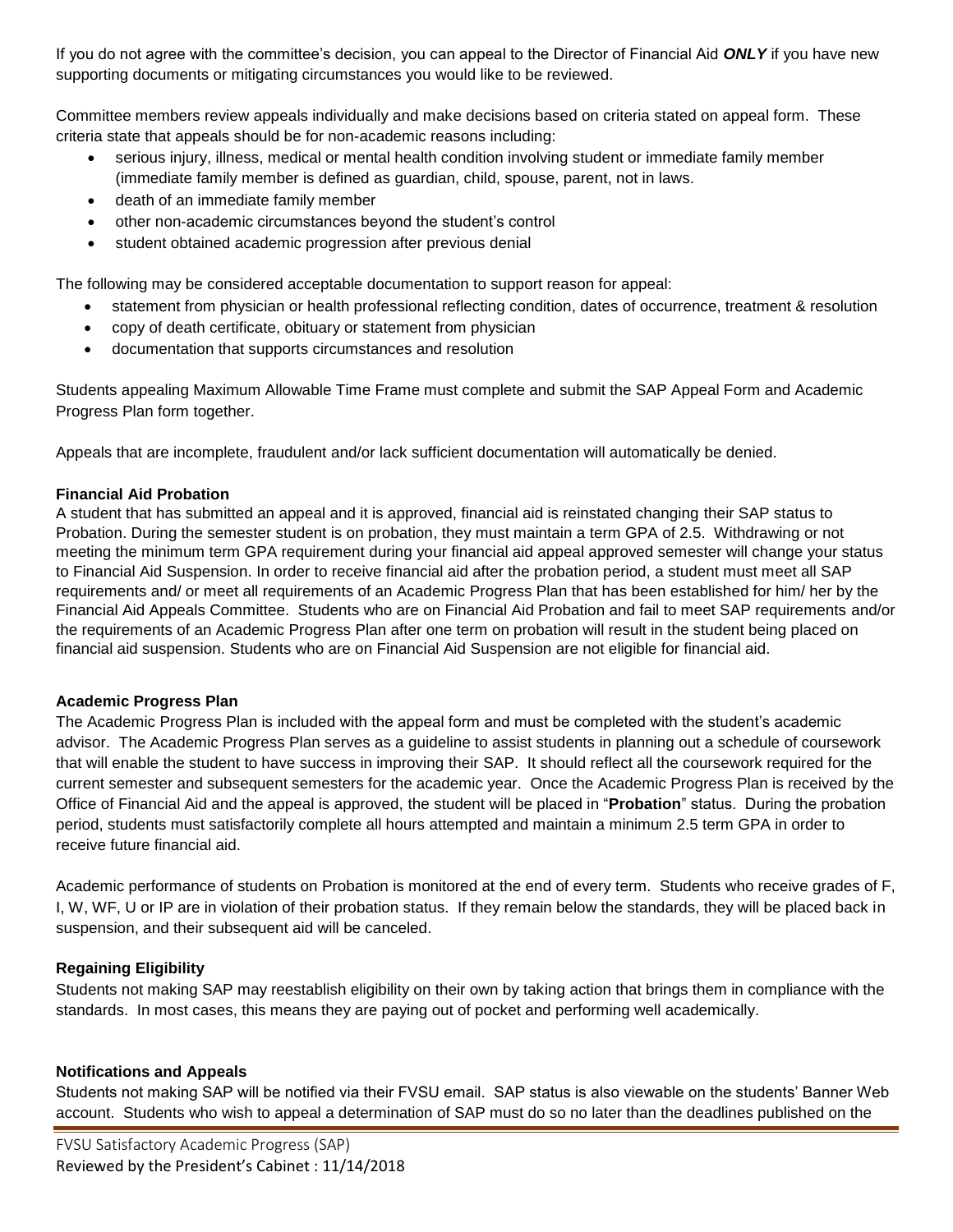FVSU Office of Financial Aid website and the appeal form. Appeals received after the published deadline dates will not be reviewed but will be considered for the subsequent term.

All decisions of the Financial Aid Appeals Committee. If you do not agree with the committee's decision, you can appeal to the Director of Financial Aid *ONLY* if you have new supporting documents or mitigating circumstances you would like to be reviewed.

## *Categories of Students*

**Undergraduate Students** must maintain a GPA and Completion Rate as specified previously.

**New Transfer Students -** New transfer students will be reviewed for SAP at the end of their first semester of enrollment. All courses accepted by FVSU for transfer credit that count towards a student's degree will be calculated in SAP. All transfer credit accepted by FVSU towards a student's degree will be included in the maximum timeframe calculation.

**Repetition of Courses/Withdrawals, and Incompletes –** All attempts at a course are counted in the maximum hours allowed to obtain a degree. Excessive incompletes can result in the suspension of financial aid. The University allows a maximum of 18 credit hours for withdrawals. Any withdrawal exceeding this maximum will receive a grade of "WF". A student may not receive Title IV aid for any second or subsequent repetition of a passed course, and a second or subsequent repetition of a passed course may not be counted toward the student's enrollment status for Title IV purposes.

**Learning Support Students -** Financial aid is available for thirty (30) attempted hours of learning support coursework (including FVSU attempted hours and transfer attempted hours). Students required to take learning support coursework will be monitored each semester after grading. Students who volunteer for learning support coursework are ineligible for Title IV aid. Any student who registers for learning support coursework, knowingly or unknowingly, in excess of the maximum allowable attempted learning support hours must repay all funds received. Learning Support hours are counted in SAP calculation.

**Double Majors** – Students with double majors will be allowed an additional 45 attempted hours not to exceed a total of 233 attempted hours. They must also maintain the minimum required overall GPA based on their attempted hours.

**Post-Baccalaureate –** Students require a minimum GPA of 2.0. Students will also be required to submit a **Post-Baccalaureate Certification Form** to be completed with their academic advisor.

**Additional Degree -** Students will be allowed an additional 45 attempted hours not to exceed a total of 233 attempted hours.

**Preparatory Coursework** - Students not enrolled in a degree or certificate program are eligible for loans for one consecutive 12 month period if they are taking coursework required for enrollment in an eligible program.

**Graduate Students** require a GPA of 3.0 and must meet other conditions as stated below:

- SAP standards will be monitored every semester after grading. Any graduate student found in violation of these standards will receive a suspension letter with an opportunity to appeal.
- When determining eligibility for graduate students who complete one degree program and switch to another, hours from the prior degree are not calculated unless hours are transferred to the new program.